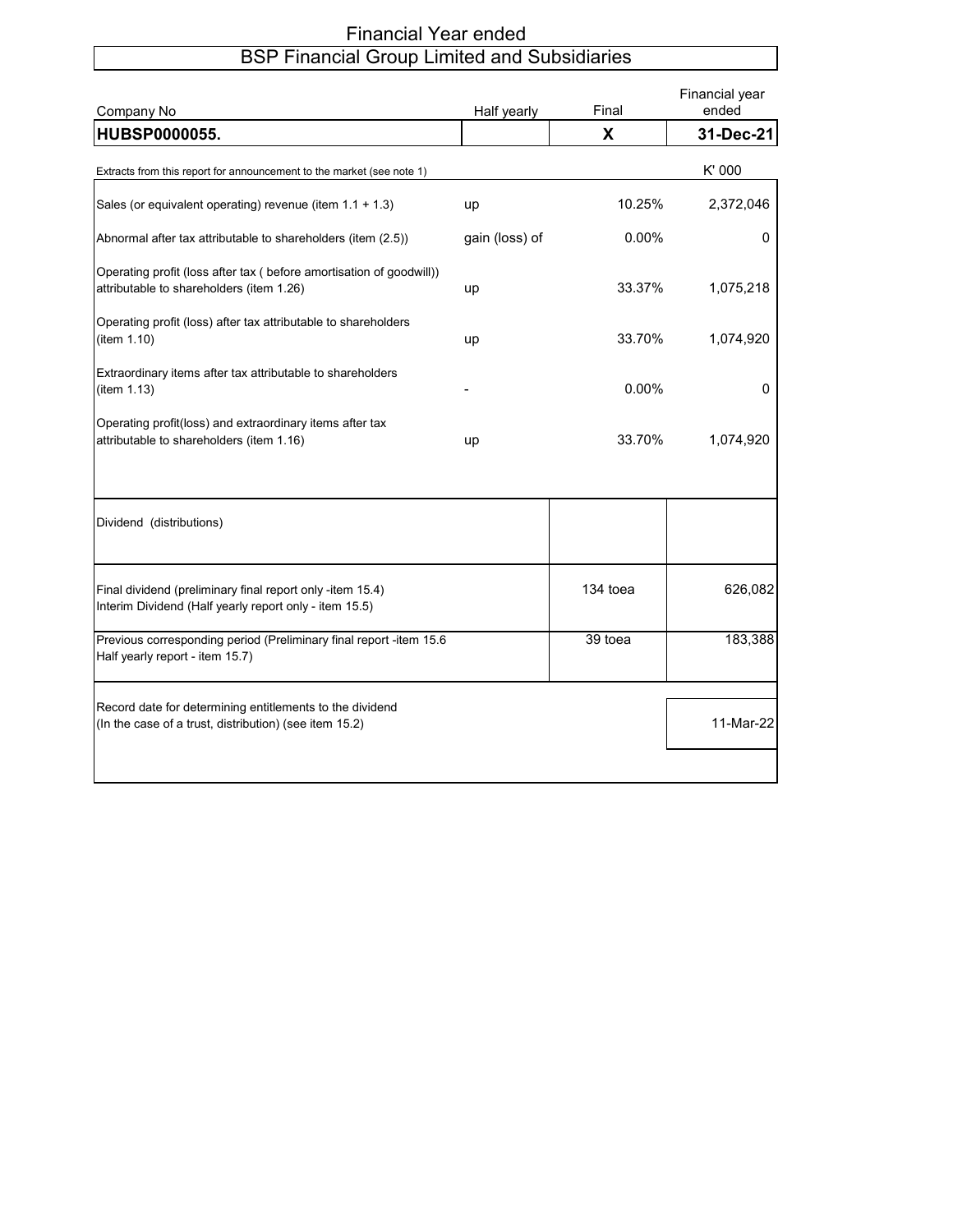# **Consolidated Profit and loss account**

|                                                                                                                                                                                | <b>Current Period</b><br>K'000 | Previous<br>Corresponding<br>period K'000 |
|--------------------------------------------------------------------------------------------------------------------------------------------------------------------------------|--------------------------------|-------------------------------------------|
| 1.1 Sales (or equivalent operating) revenue)                                                                                                                                   | 1,600,935                      | 1,447,012                                 |
| 1.2 Share of associates "net profit(loss) attributable<br>to shareholders" (equal to item 16.7)                                                                                | 23,439                         | (20, 963)                                 |
| 1.3 Other Revenue                                                                                                                                                              | 747,672                        | 725,385                                   |
| 1.4 Operating profit (loss) before abnormal items<br>and tax                                                                                                                   | 1,525,859                      | 1,141,835                                 |
| 1.5 Abnormal items before tax (detail in item 2.4)                                                                                                                             | 0                              | 0                                         |
| 1.6 Operating profit (loss) before tax (items $1.4 + 1.5$                                                                                                                      | 1,525,859                      | 1,141,835                                 |
| 1.7 Less tax                                                                                                                                                                   | 450,641                        | 335,617                                   |
| 1.8 Operating profit (loss) after tax but before outside<br>equity interest                                                                                                    | 1,075,218                      | 806,218                                   |
| 1.9 Less outside equity Interest                                                                                                                                               | (298)                          | (2,209)                                   |
| 1.10 Operating profit(loss) after tax attributable to<br>shareholders                                                                                                          | 1,074,920                      | 804,009                                   |
| 1.11 Extraordinary items after tax (detail in item 2.6)                                                                                                                        | 0                              | 0                                         |
| 1.12 Less outside Equity Interest                                                                                                                                              | 0                              | 0                                         |
| 1.13 Extraordinary items after tax attributable to<br>shareholders                                                                                                             | 0                              | 0                                         |
| 1.14 Total Operating profit(loss) and extraordinary<br>items after tax (items $1.8 + 1.11$ )                                                                                   | 1,075,218                      | 806,218                                   |
| 1.15 Operating profit (loss) and extraordinary items<br>after tax attributable to outside equity interest<br>(items $1.9 + 1.12$ )                                             | (298)                          | (2,209)                                   |
| 1.16 Operating profit (loss) and extraordinary items<br>after tax attributable to shareholders<br>$(item 1.14+1.15)$                                                           | 1,074,920                      | 804,009                                   |
| 1.17 Retained profits (accumulated losses) at<br>beginning of financial period                                                                                                 | 2,622,249                      | 2,394,382                                 |
| 1.18 If change in accounting policy as set out in clause<br>11 of AASB 1018 Profit and loss accounts,<br>adjustments as required by that clause<br>(include brief description) | 0                              | 0                                         |
| 1.19 Agrregate of amounts transferred from / (to) reserves                                                                                                                     | 4,249                          | (6,951)                                   |
| 1.20 Total available for appropriation (carried forward)                                                                                                                       | 3,701,418                      | 3,191,440                                 |
| 1.21 Dividend provided for or paid                                                                                                                                             | (676, 293)                     | (569, 191)                                |
| 1.22 Prior year adjustments                                                                                                                                                    | 0                              | 0                                         |
| 1.23 Retained profits (accumulated losses) at end<br>of financial period                                                                                                       | 3,025,125                      | 2,622,249                                 |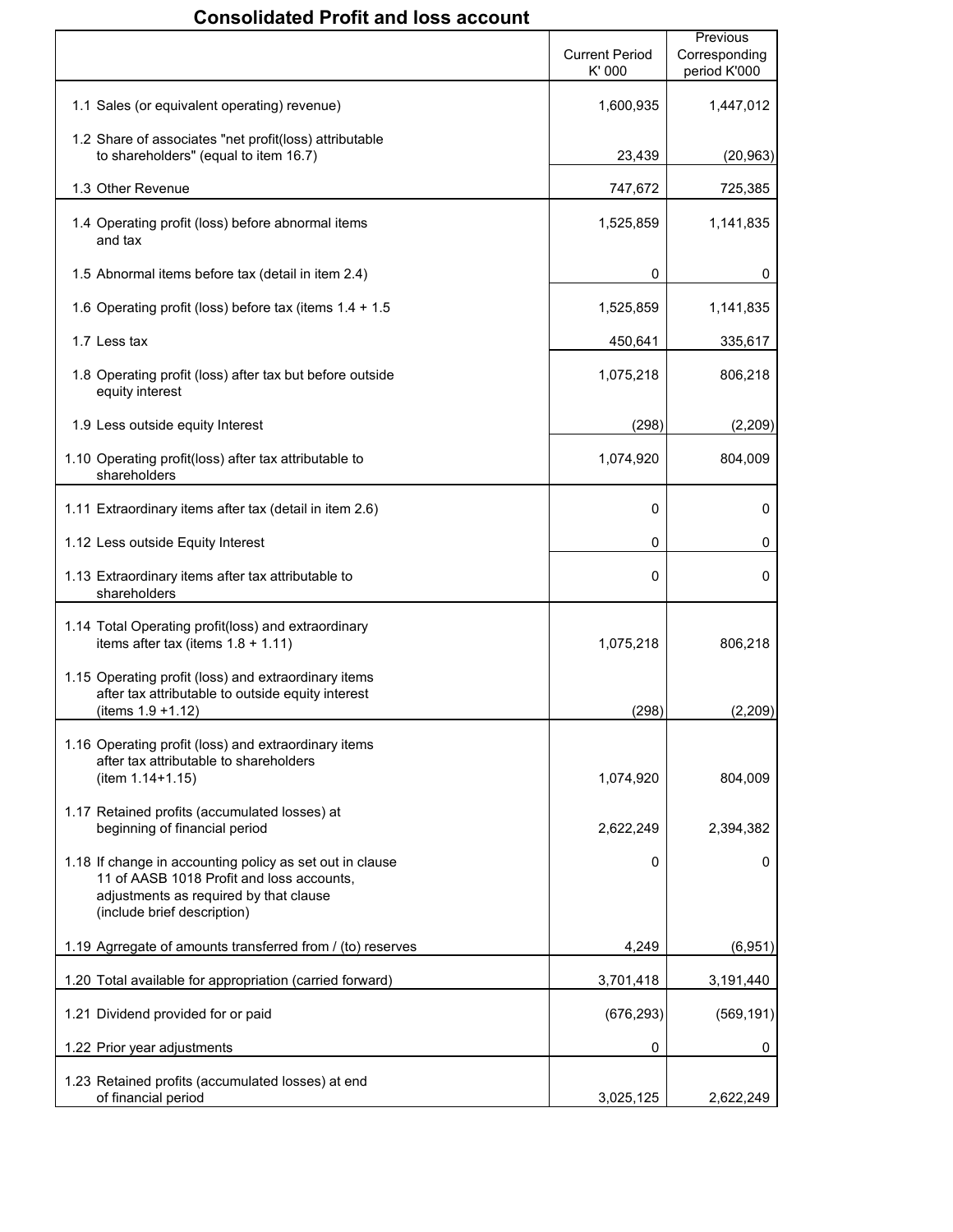| Profit restated to exclude amortisation of<br>goodwill                                                               |           |         |
|----------------------------------------------------------------------------------------------------------------------|-----------|---------|
| 1.24 Operating profit(loss) after tax before outside<br>equity interests (items 1.8) and amortisation<br>of goodwill | 1,075,218 | 806.218 |
| 1.25 Lessplus) outside equity interest                                                                               |           |         |
| 1.26 Operating profit(loss) after tax (before amortisation<br>of goodwill) attributable to shareholders              | 1,075,218 | 806.218 |
|                                                                                                                      |           |         |

| Intangible, abnormal and extra ordinary items                                                                                                                      | <b>Consolidated- current period</b> |                              |                                              |                                                                |
|--------------------------------------------------------------------------------------------------------------------------------------------------------------------|-------------------------------------|------------------------------|----------------------------------------------|----------------------------------------------------------------|
|                                                                                                                                                                    | Before tax<br>K' 000                | <b>Related tax</b><br>K' 000 | Related outside<br>equity interest<br>K' 000 | Amount (after tax)<br>attributable to<br>shareholders<br>K'000 |
| 2.1 Amortisation of goodwill                                                                                                                                       |                                     |                              |                                              |                                                                |
| 2.2 Amortisation of other intangibles                                                                                                                              | 30,238                              | 9,071                        | 0                                            | 21,167                                                         |
| 2.3 Total Amortisation of<br>Intangibles                                                                                                                           | 30,238                              | 9,071                        | 0                                            | 21,167                                                         |
| 2.4 Abnormal items                                                                                                                                                 | 0                                   | $\mathbf{0}$                 | 0                                            | 0                                                              |
| 2.5 Total abnormal items                                                                                                                                           | 0                                   | 0                            | 0                                            | 0                                                              |
| 2.6 Extraordinary items                                                                                                                                            | 0                                   | 0                            | 0                                            | 0                                                              |
| 2.7 Total extraordinary items                                                                                                                                      | 0                                   | $\Omega$                     | 0                                            | 0                                                              |
|                                                                                                                                                                    |                                     |                              |                                              |                                                                |
| <b>Comparision of half year profits</b>                                                                                                                            |                                     |                              | <b>Current year</b><br>K' 000                | Previous year<br>K'000                                         |
| 3.1 Consolidated operating profit(loss) after tax attributable<br>to shareholders reported reported for the 1st half year<br>(item 1.10 in the half yearly report) |                                     |                              | 449,320                                      | 381,940                                                        |
| 3.2 Consolidated operating profit(loss) after tax attributable                                                                                                     |                                     |                              |                                              |                                                                |

ן

to shareholders for the second half year 625,600 **422,069** 625,600 422,069 422,069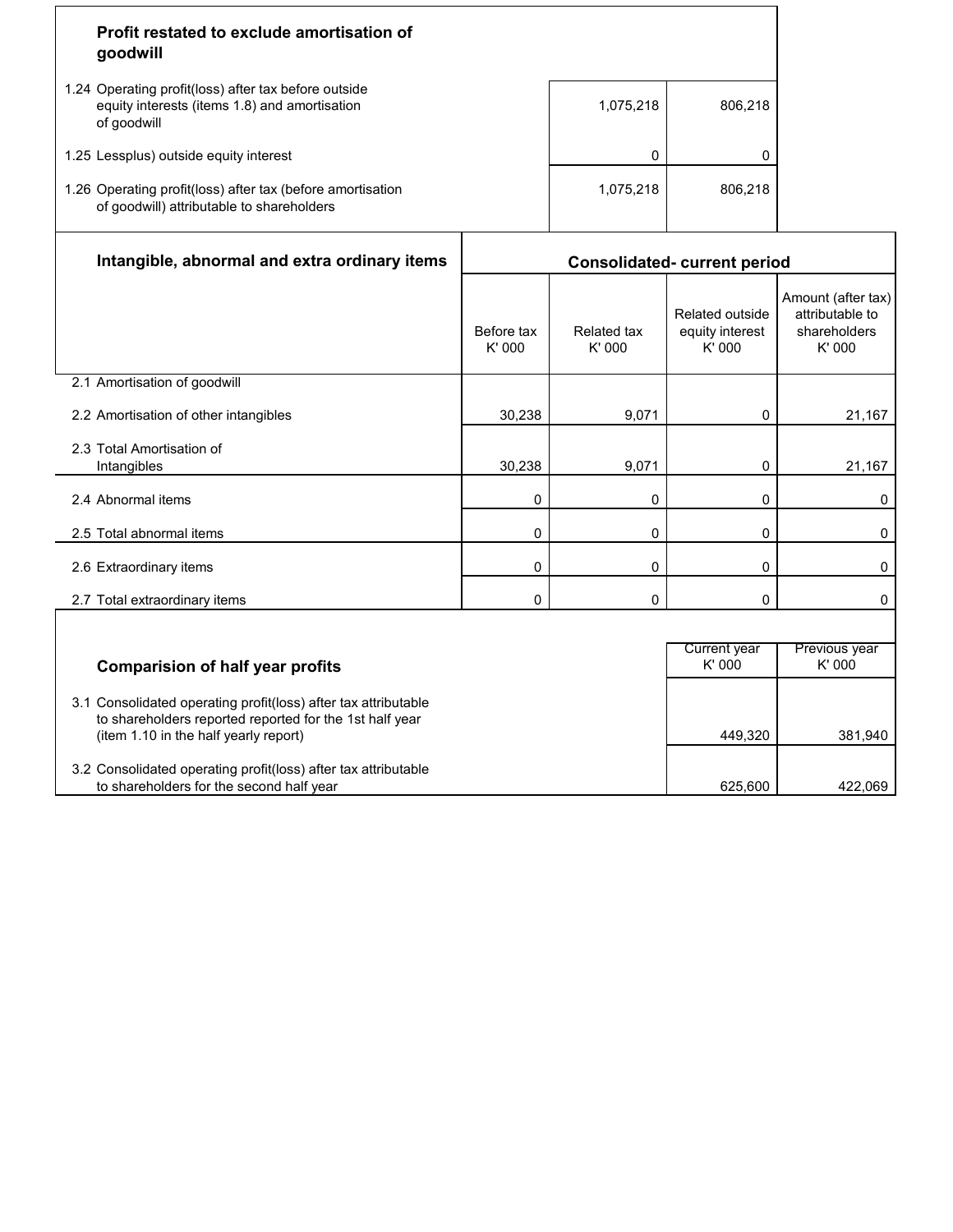# **Consolidated Balance Sheet**

|      |                                                                                   | At end of current period<br>K' 000 | As shown in last<br>annual report<br>K' 000 | As in last half<br>yearly report<br>K' 000 |
|------|-----------------------------------------------------------------------------------|------------------------------------|---------------------------------------------|--------------------------------------------|
|      | <b>Current Assets</b>                                                             |                                    |                                             |                                            |
| 4.1  | Cash                                                                              | 4,117,875                          | 4,084,656                                   | 3,996,489                                  |
| 4.2  | Receivables                                                                       | 4,710,098                          | 3,380,315                                   | 4,921,399                                  |
| 4.3  | Investments                                                                       | 4,644,603                          | 2,841,755                                   | 4,941,486                                  |
| 4.4  | Inventories                                                                       | 0                                  | 0                                           | 0                                          |
| 4.5  | Other(provide details if material)                                                | 291,188                            | 217,479                                     | 564,126                                    |
| 4.6  | <b>Total Current assets</b>                                                       | 13,763,764                         | 10,524,205                                  | 14,423,501                                 |
|      | <b>Non Current Assets</b>                                                         |                                    |                                             |                                            |
| 4.7  | Receivables                                                                       | 10,641,047                         | 11,793,009                                  | 10,127,395                                 |
| 4.8  | Investment in associates                                                          | 224,323                            | 202,546                                     | 206,421                                    |
| 4.9  | other investments                                                                 | 4,079,167                          | 3,302,748                                   | 2,744,638                                  |
| 4.10 | Inventories                                                                       | 0                                  | $\mathbf 0$                                 | $\mathbf 0$                                |
| 4.11 | Exploration and evaluation expenditure<br>capitalised (see para. 71 of AASB 1022) | 0                                  | $\Omega$                                    | $\mathbf{0}$                               |
| 4.12 | Development properties (mining entities)                                          | 0                                  | 0                                           | 0                                          |
| 4.13 | Other property, plant and equipment (net)                                         | 958,876                            | 931,910                                     | 904,820                                    |
| 4.14 | Intangibles (net) and deferred tax                                                | 505,921                            | 511,330                                     | 232,913                                    |
| 4.15 | Other (Investment Properties)                                                     | 273,170                            | 257,690                                     | 255,987                                    |
| 4.16 | <b>Total Non current Assets</b>                                                   | 16,682,504                         | 16,999,232                                  | 14,472,173                                 |
| 4.17 | <b>Total Assets</b>                                                               | 30,446,268                         | 27,523,437                                  | 28,895,674                                 |
|      | <b>Current Liabilities</b>                                                        |                                    |                                             |                                            |
| 4.18 | Accounts payables                                                                 | 23,651,938                         | 21,020,057                                  | 22,531,405                                 |
| 4.20 | Provisions                                                                        | 222,344                            | 175,632                                     | 217,452                                    |
| 4.21 | Other (provide details if material)                                               | 2,171,288                          | 2,064,725                                   | 2,134,716                                  |
| 4.22 | <b>Total current liabilities</b>                                                  | 26,045,570                         | 23,260,414                                  | 24,883,573                                 |
|      | <b>Non Current Liabilities</b>                                                    |                                    |                                             |                                            |
| 4.23 | Accounts payable                                                                  | 531,689                            | 760,237                                     | 565,506                                    |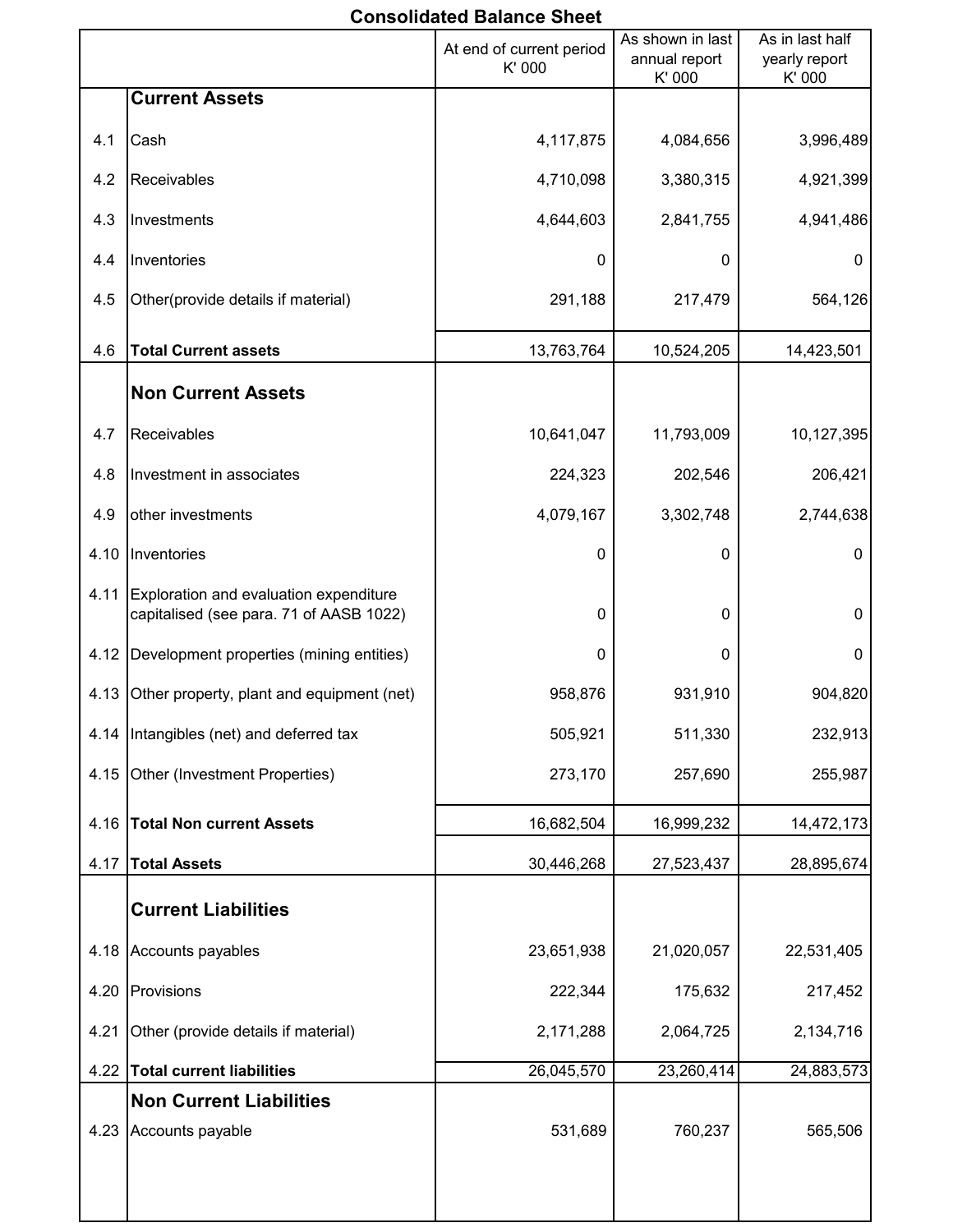|      | <b>Consolidated Balance Sheet (continued)</b>               |                                    |                                             |                                            |  |
|------|-------------------------------------------------------------|------------------------------------|---------------------------------------------|--------------------------------------------|--|
|      |                                                             | At end of current period<br>K' 000 | As shown in last<br>annual report<br>K' 000 | As in last half<br>yearly report<br>K' 000 |  |
| 4.25 | Provisions                                                  | 74,044                             | 69,181                                      | 72,746                                     |  |
| 4.26 | Other (provide details if material)                         |                                    |                                             | 0                                          |  |
| 4.27 | <b>Total non- current liabilities</b>                       | 605,733                            | 829,418                                     | 638,252                                    |  |
| 4.28 | <b>Total Liabilities</b>                                    | 26,651,303                         | 24,089,832                                  | 25,521,825                                 |  |
| 4.29 | <b>Net Assets</b>                                           | 3,794,965                          | 3,433,605                                   | 3,373,849                                  |  |
|      | <b>Equity</b>                                               |                                    |                                             |                                            |  |
| 4.30 | Capital                                                     | 372,133                            | 372,189                                     | 372,147                                    |  |
| 4.31 | Reserves                                                    | 396,929                            | 438,516                                     | 422,552                                    |  |
| 4.32 | Retained Profits (accumulated losses)                       | 3,025,125                          | 2,622,249                                   | 2,578,499                                  |  |
| 4.33 | Equity attributable to shareholders of the<br>parent entity | 3,794,187                          | 3,432,954                                   | 3,373,198                                  |  |
| 4.34 | Outside equity to shareholders of the<br>parent entity      | 778                                | 651                                         | 651                                        |  |
| 4.35 | <b>Total equity</b>                                         | 3,794,965                          | 3,433,605                                   | 3,373,849                                  |  |
| 4.36 | Preference Capital included as part<br>of 4.33              |                                    |                                             |                                            |  |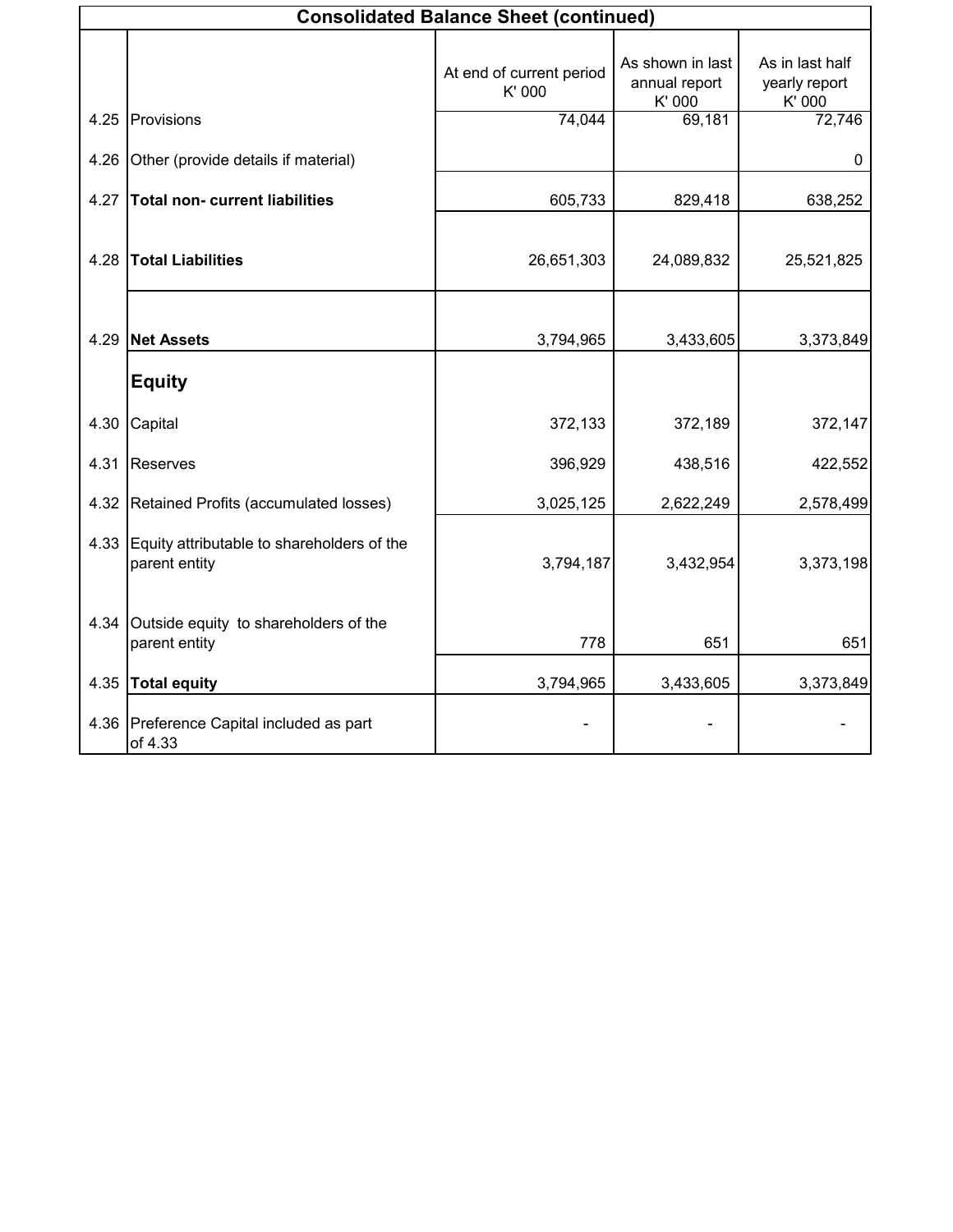|            | Exploration and evaluation expenditure capitalised<br>To be completed only by entities with mining interest if amounts are material. Include all expenditure incurred<br>regardless of whether written off directly against profit |                                 |                                                   |
|------------|------------------------------------------------------------------------------------------------------------------------------------------------------------------------------------------------------------------------------------|---------------------------------|---------------------------------------------------|
|            |                                                                                                                                                                                                                                    | <b>Current Period</b><br>K' 000 | <b>Previous</b><br>Corresponding<br>period K' 000 |
| 5.1        | Agrregate of amounts transferred from / (to) reserves                                                                                                                                                                              | 0                               |                                                   |
| 5.2        | Expenditure incurred during current period                                                                                                                                                                                         | 0                               | $\Omega$                                          |
| 5.3        | Expenditure written off during current period                                                                                                                                                                                      |                                 |                                                   |
| 5.4        | Acquisition, disposals, revaluation, increments, etc<br>Prior year adjustments                                                                                                                                                     | 0                               | 0                                                 |
| 5.5<br>5.6 | Expenditure transferred to development properties<br>Closing balance as shown in the consolidated balance<br>sheet (item 4.11)                                                                                                     | $\Omega$                        | 0                                                 |
|            | <b>Development properties</b><br>To be completed only by entities with mining interest if amounts are material                                                                                                                     |                                 |                                                   |
| 6.1        | <b>Openning Balance</b>                                                                                                                                                                                                            |                                 |                                                   |
| 6.2        | Expenditure incurred during current period                                                                                                                                                                                         |                                 |                                                   |
| 6.3        | Expenditure transferred from exploration and evaluation                                                                                                                                                                            |                                 |                                                   |
| 6.4        | Expenditure written off during current period                                                                                                                                                                                      |                                 |                                                   |
| 6.5        | Acquisition, disposals, revaluation, increments, etc                                                                                                                                                                               |                                 |                                                   |
| 6.6        | Expenditure transferred to mine properties                                                                                                                                                                                         |                                 |                                                   |
| 6.7        | Closing balance as shown in the consolidated balance<br>sheet (item 4.12)                                                                                                                                                          |                                 |                                                   |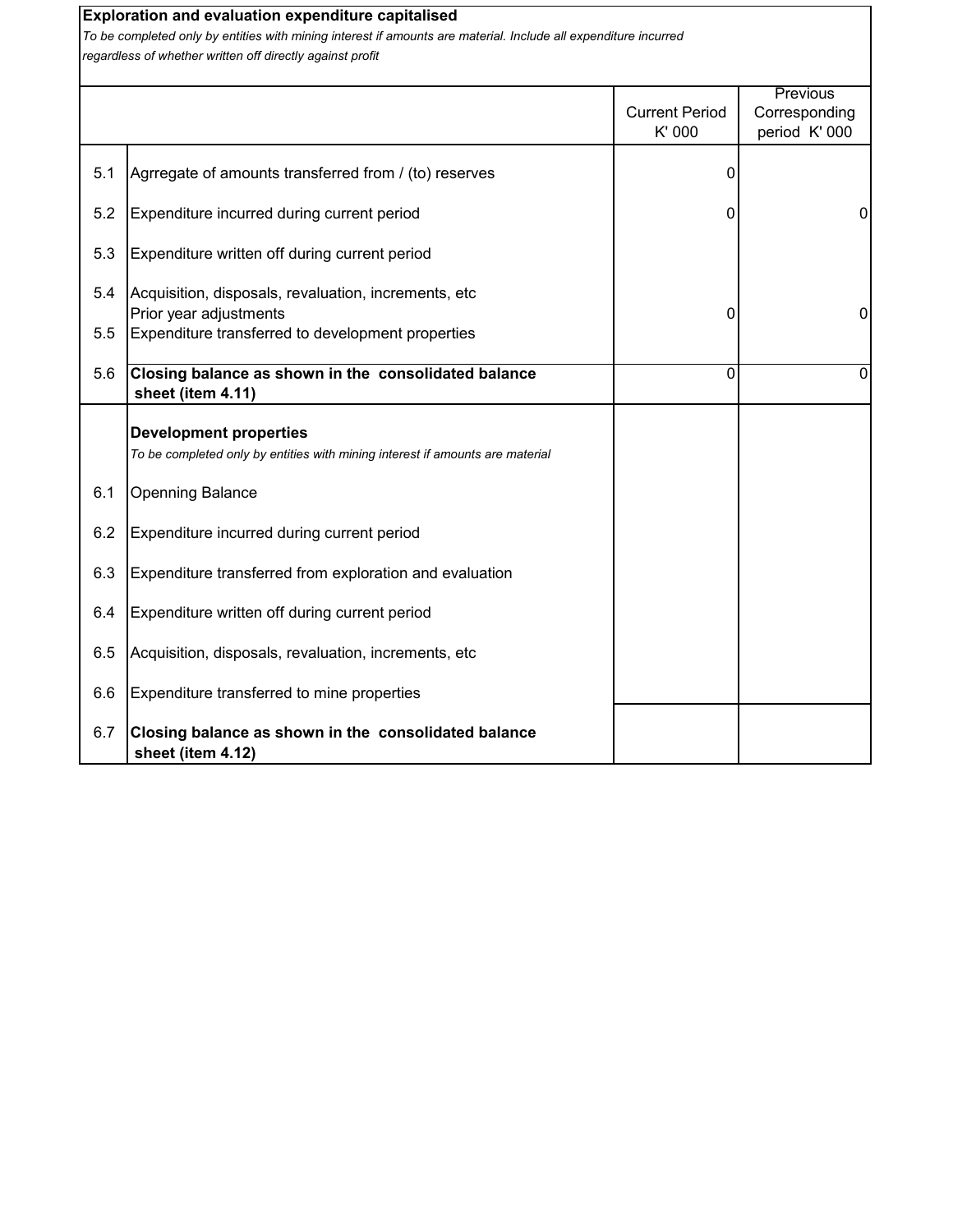|      | <b>ConsolidatedStatement of Cash Flows</b>                                | <b>Current Period</b><br>K' 000 | Previous<br>Corresponding<br>period K' 000 |
|------|---------------------------------------------------------------------------|---------------------------------|--------------------------------------------|
|      | Cash Flows related to operating activities                                |                                 |                                            |
| 7.1  | Receipts from customers                                                   | 1,649,780                       | 1,556,496                                  |
| 7.2  | Payments to suppliers and employees                                       | (781, 764)                      | (892, 724)                                 |
| 7.3  | Dividends received from associates                                        | 0                               | 0                                          |
| 7.4  | <b>Other Dividends received</b>                                           | 0                               | 0                                          |
| 7.5  | Interest and other items of similar nature received                       | 0                               | $\mathbf 0$                                |
| 7.6  | Interest and other finance paid                                           | (78, 340)                       | (89, 307)                                  |
| 7.7  | Income taxes paid                                                         | (347, 021)                      | (372, 872)                                 |
| 7.8  | Other (due largely to movement in customer deposits, loans &<br>advances) | 3,027,797                       | 2,955,726                                  |
| 7.9  | <b>Net Operating cash flows</b>                                           | 3,470,452                       | 3,157,319                                  |
|      | Cash flows related to investing activities                                |                                 |                                            |
| 7.10 | Payment of purchase of property, plant and equipment                      | (228, 536)                      | (110, 475)                                 |
| 7.11 | Proceeds from sale of property, plant and equipment                       | 6,254                           | 1,787                                      |
| 7.12 | Payment for purchases of equity investments                               | 0                               | $\mathbf 0$                                |
| 7.13 | Proceeds from other investments                                           | 0                               | $\pmb{0}$                                  |
|      | 7.14 Movement in share trading activities                                 | 0                               | $\pmb{0}$                                  |
| 7.15 | Loans repaid by other entities                                            | 0                               | $\mathbf 0$                                |
| 7.16 | Other (Government & central Bank Securities)                              | (2,573,109)                     | (1,502,663)                                |
| 7.17 | <b>Net Investing cash flows</b>                                           | (2,795,391)                     | (1,611,351)                                |
|      | Cash flows related to financing activities                                |                                 |                                            |
| 7.18 | Share buyback                                                             | (56)                            | (121)                                      |
| 7.19 | Client management trust                                                   | 0                               | 0                                          |
| 7.20 | Repayment of borrowings                                                   | (3, 396)                        | (113, 418)                                 |
| 7.21 | Dividend paid                                                             | (676, 464)                      | (569, 355)                                 |
| 7.22 | Other (provide details if material) (share buy back)                      | 0                               | 242,215                                    |
| 7.23 | Net financing cash flows                                                  | (679, 916)                      | (440, 679)                                 |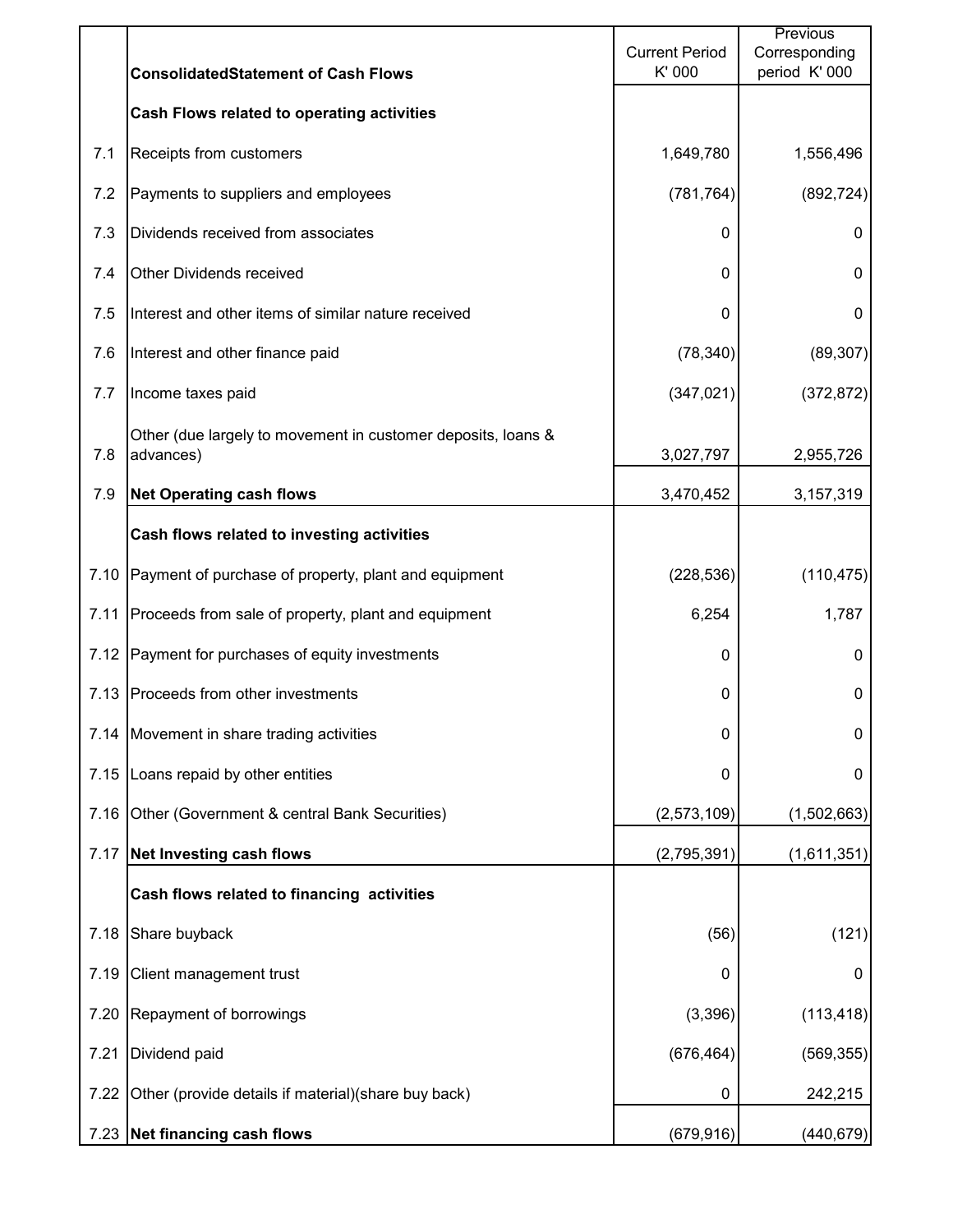|                                                                                                                                                                                                                                                               | ConsolidatedStatement of Cash Flows (continued)                                                                                                                                  |                                |                                            |  |  |
|---------------------------------------------------------------------------------------------------------------------------------------------------------------------------------------------------------------------------------------------------------------|----------------------------------------------------------------------------------------------------------------------------------------------------------------------------------|--------------------------------|--------------------------------------------|--|--|
| 7.24                                                                                                                                                                                                                                                          | Net Increase (decrease) in cash held                                                                                                                                             | (4, 855)                       | 1,105,289                                  |  |  |
| 7.25                                                                                                                                                                                                                                                          | Cash at beginning of period (see reconciliation of cash)                                                                                                                         | 3,958,386                      | 2,755,102                                  |  |  |
| 7.26                                                                                                                                                                                                                                                          | Exchange rate adjustment to item 7.25                                                                                                                                            | (84, 448)                      | 97,995                                     |  |  |
| 7.27                                                                                                                                                                                                                                                          | Cash at end of period (see reconciliation of cash)                                                                                                                               | 3,869,083                      | 3,958,386                                  |  |  |
| Non-cash financing and investing activities<br>Details of financing and investing transactions which have had a material effect on consolidated assets and<br>liabilities but did not involve cash flows. If an amount is qualified, show comparative amount. |                                                                                                                                                                                  |                                |                                            |  |  |
|                                                                                                                                                                                                                                                               | <b>Reconciliation of cash</b>                                                                                                                                                    |                                |                                            |  |  |
|                                                                                                                                                                                                                                                               | Reconciliation of cash at the end of the period (as<br>shown in the consolidated statement of cash flows) to<br>the related items in the accounts is as follows.                 | <b>Current Period</b><br>K'000 | Previous<br>Corresponding<br>period K' 000 |  |  |
| 8.1                                                                                                                                                                                                                                                           | Cash on hand and at Bank                                                                                                                                                         | 2,807,628                      | 2,897,195                                  |  |  |
| 8.2                                                                                                                                                                                                                                                           | Deposits at call- From other Banks                                                                                                                                               | 1,310,247                      | 1,187,461                                  |  |  |
| 8.3                                                                                                                                                                                                                                                           | <b>Bank Overdraft</b>                                                                                                                                                            |                                |                                            |  |  |
| 8.4                                                                                                                                                                                                                                                           | Other (provide details) - Due to other banks                                                                                                                                     | (248, 792)                     | (126, 270)                                 |  |  |
| 8.5                                                                                                                                                                                                                                                           | Total cash at end of period(items 7.27)                                                                                                                                          | 3,869,083                      | 3,958,386                                  |  |  |
|                                                                                                                                                                                                                                                               | <b>Ratios</b>                                                                                                                                                                    |                                |                                            |  |  |
|                                                                                                                                                                                                                                                               | Profit before abnormal and tax sales                                                                                                                                             |                                |                                            |  |  |
| 9.1                                                                                                                                                                                                                                                           | Consolidated operating profit (loss) before abnormal items<br>and tax (item 1.4) as a percentage of sales revenue(item 1.1 & 1.3)                                                | 64.33%                         | 53.07%                                     |  |  |
| 9.2                                                                                                                                                                                                                                                           | Consolidated operating profit (loss) after tax attributable<br>to shareholders (item 1.10) as a percentage of equity<br>(similarly attributable) at the end of period(item 4.33) | 28.33%                         | 23.42%                                     |  |  |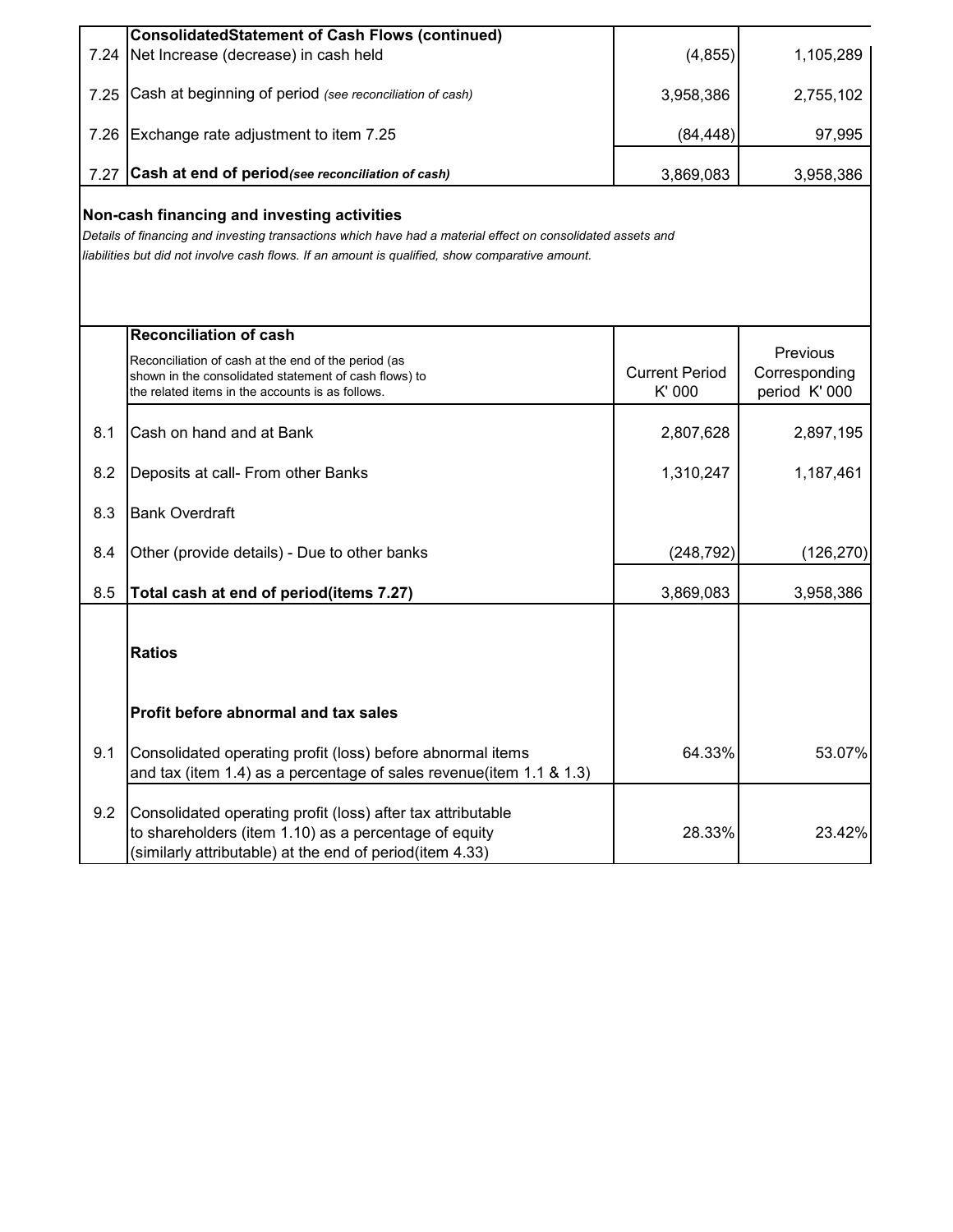|      | Earnings per share (EPS)                                                                                                       | <b>Current Period</b><br>K' 000 | Previous<br>Corresponding<br>period K' 000 |
|------|--------------------------------------------------------------------------------------------------------------------------------|---------------------------------|--------------------------------------------|
| 10.1 | Calculation of the following in accordance with<br>AASB 1027: Earnings per share                                               |                                 |                                            |
|      | (a) Basic EPS (expressed toea)                                                                                                 | 230.1                           | 172.6                                      |
|      | (b) Diluted EPS (if material differently from (a)                                                                              | n/a                             | n/a                                        |
|      | (c) Weighted average number of ordinary shares ('000) outstanding<br>during the period used in the calculated of the basic EPS | 467,226                         | 467,229                                    |
|      | NTA backing (see note 7)                                                                                                       |                                 |                                            |
| 11.1 | Net tangible asset backing per ordinary security                                                                               | 7.62                            | 6.88                                       |
|      | Details of specific receipts/outlays, revenues/expenses                                                                        |                                 |                                            |
| 12.1 | Interest revenue included in determining item 1.4(from 1.1)                                                                    | 1,600,935                       | 1,447,012                                  |
| 12.2 | Interest revenue included in item 12.1 but not yet<br>received (if material)                                                   | 198,307                         | 136,561                                    |
| 12.3 | Interest expense included in item 1.4 (include all forms<br>of interest, lease finance charges, etc)                           | 106,675                         | 144,980                                    |
|      | 12.4 Interest costs excluded from item 12.3 and capitalised in<br>asset values (if material)                                   | 64,661                          | 39,722                                     |
| 12.5 | Outlays (except those arising from the acquisition of an<br>existing business) capitalised in intangibles (if material)        | 0                               | 0                                          |
| 12.6 | Depreciation and amortisation                                                                                                  | 109,056                         | 111,770                                    |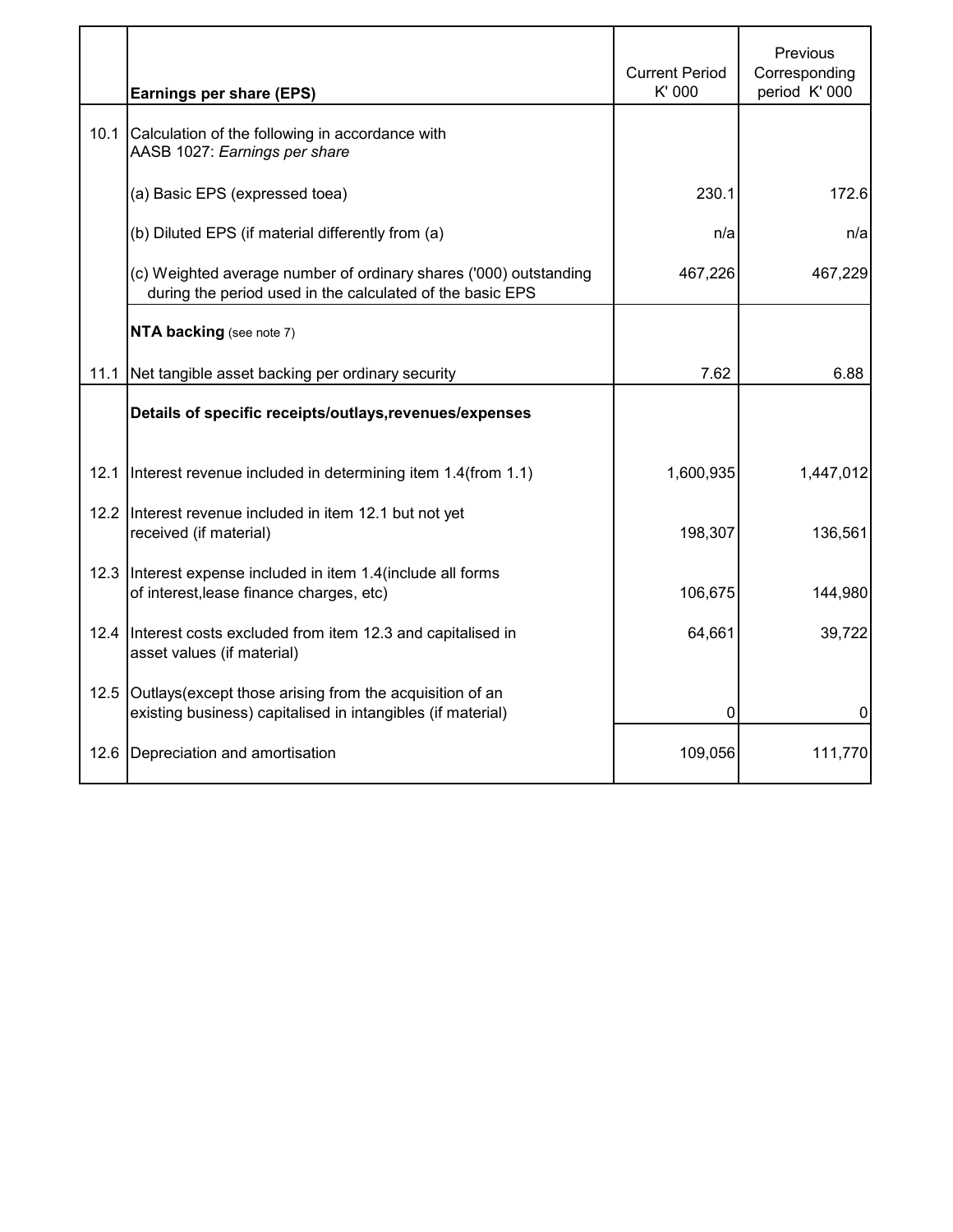| Control gained over entities having material effect |  |
|-----------------------------------------------------|--|
| see note 8                                          |  |

13.1 Name of entity (or group entities) and nill

| 13.2 Consolidated operating profit(loss) and extraordinary items<br>after tax of the entity (or group of entities) since the date in<br>the current period on which control was acquired | nil  |
|------------------------------------------------------------------------------------------------------------------------------------------------------------------------------------------|------|
| 13.3 Date from which such profit was calculated                                                                                                                                          |      |
| 13.4 Operating profit(loss) and extraordinary items after tax of the<br>entity (or group of entities) for the whole of the corresponding<br>period                                       | Inil |

#### **Loss of control of entities having material effect**

14.1 Name of Entity (or group of entity

nil

- 14.2 Consolidated operating profit(loss) and extraordinary items after tax of the entity(or group of entities) for nill and the nill and the state of the entity(or group of entities) for the current period to the date of loss of control
- 14.3 Date to which the profit(loss) in item 14.2 has been calculated
- 14.4 Consolidated operating profit(loss) and extraordinary items after tax of the entity(or group of entities) while controlled nill and the state nill nill during the whole of the previous corresponding period
- 14.5 contribution to consolidated operating profit(loss) and extraordinary items from sale of interest leading to loss nill and the state of product  $\vert$  nill of control

#### **Reports for industry and geographical segments**

The Bank of South Pacific Limited and its subsidiaries operates in the following segments - provision of banking services, asset financing,stock broking services,fund management and insurance business throughout the Pacific region.

| <b>Operating Revenue</b>                        |            |            |
|-------------------------------------------------|------------|------------|
| Sales to customers outside the economic entity  | 2,372,046  | 2,151,434  |
| Inter-segment sales                             |            |            |
| Unallocated revenue                             | 0          |            |
| <b>Total Revenue</b>                            | 2,372,046  | 2,151,434  |
| Segment result (including abnormal items wher   | 1,525,859  | 1,141,835  |
| Unallocated expenses                            | O          |            |
| Consolidated operating profit before tax (equal | 1,525,859  | 1,141,835  |
| Segment assets                                  | 30,446,268 | 27,523,437 |
| Unallocated assets                              |            |            |
| Total assets (equal to item 4.17)               | 30.446.268 | 27,523,437 |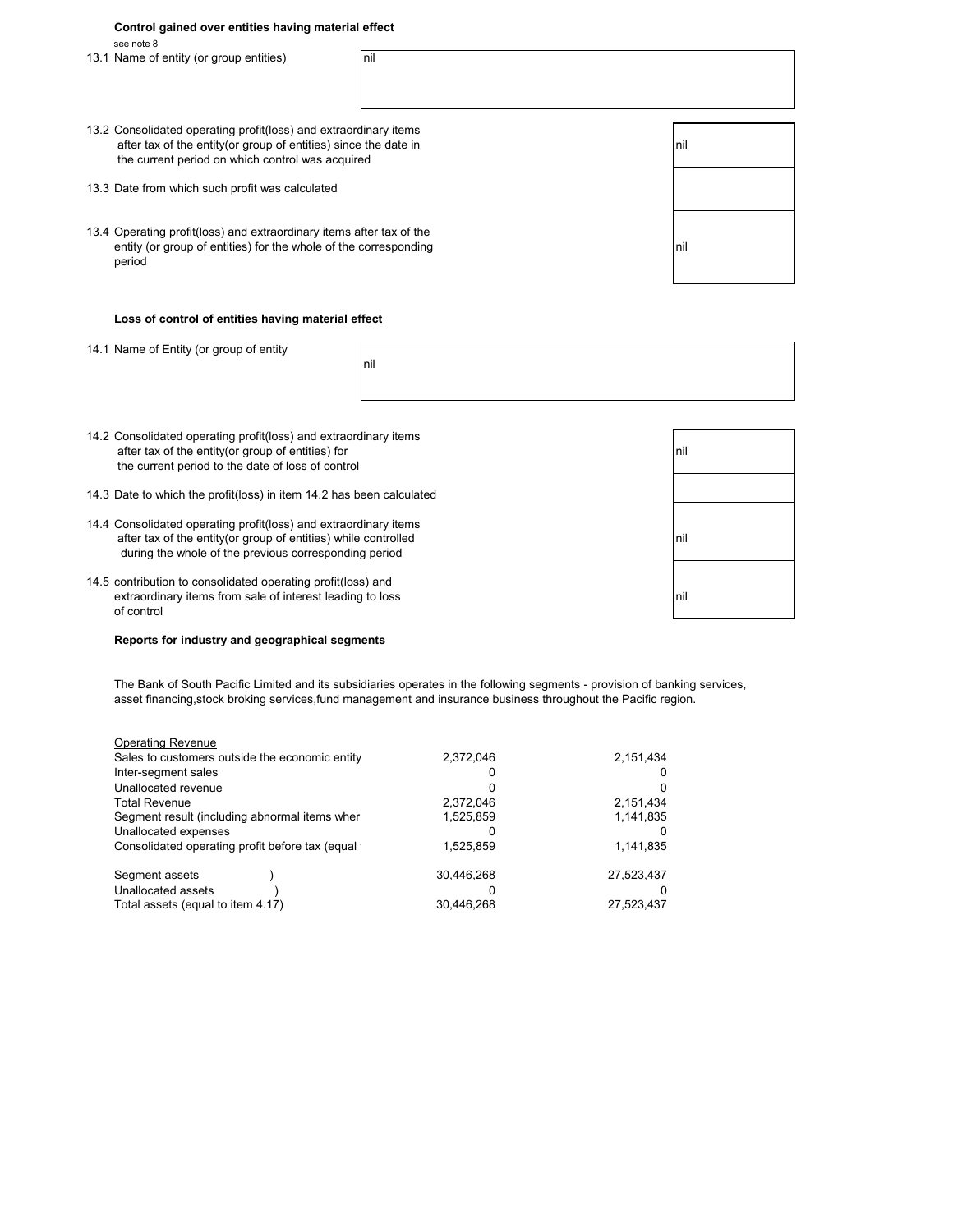### **Dividends (in the case of a trust, distribution)**

- 15.1 Date the dividend(distribution) is payable
- 15.2 Record date to determine entitlements to the dividends (distrbution) (ie, on the basis of registrable transfers 11-Mar-22 received up to 5.00 pm
- 15.3 If it is a final dividend, has it been declared? preliminary report only - Special dividend

| 22-Apr-22 |  |
|-----------|--|
|           |  |



### **Amount per security**

|      |                                           | Amount per security | Amount (PGK000's) |
|------|-------------------------------------------|---------------------|-------------------|
|      | (Preliminary final report)                |                     |                   |
|      | 15.4 Final Dividend:<br>Current year:     | 134 toea            | 626,082           |
| 15.5 | Previous year                             | 105 toea            | 493,076           |
|      | Half yearly and preliminary final reports |                     |                   |
|      | 15.6 Interim Dividend:<br>Current year    | 39 toea             | 183,388           |
| 15.7 | Previous year                             | 25 toea             | 117,604           |

**Total dividend (distribution) per security (interim plus final)** (*preliminary final report only* )

| Current year | Previous year |
|--------------|---------------|
| 173 toea     | 130 toea      |
|              |               |

15.8 Ordinary securities

15.9 Preference securities

**Half yearly report- interim dividend(distribution) on all securities or**

|                             | Current year<br>K'000 | Previous year | K'000   |
|-----------------------------|-----------------------|---------------|---------|
| 15.10 Ordinary Securities   | 39 toea               |               | 25 toea |
| 15.11 Preference securities |                       |               | 0       |
| 15.12 Total                 | 39 toeal              |               | 25 toea |

| The dividend or distribution plans shown below are in operation                            |  |
|--------------------------------------------------------------------------------------------|--|
|                                                                                            |  |
| The last date(s) for receipt of election notices for<br>the dividend or distribution plans |  |
| Any other disclosures in relation to dividends (distributions)                             |  |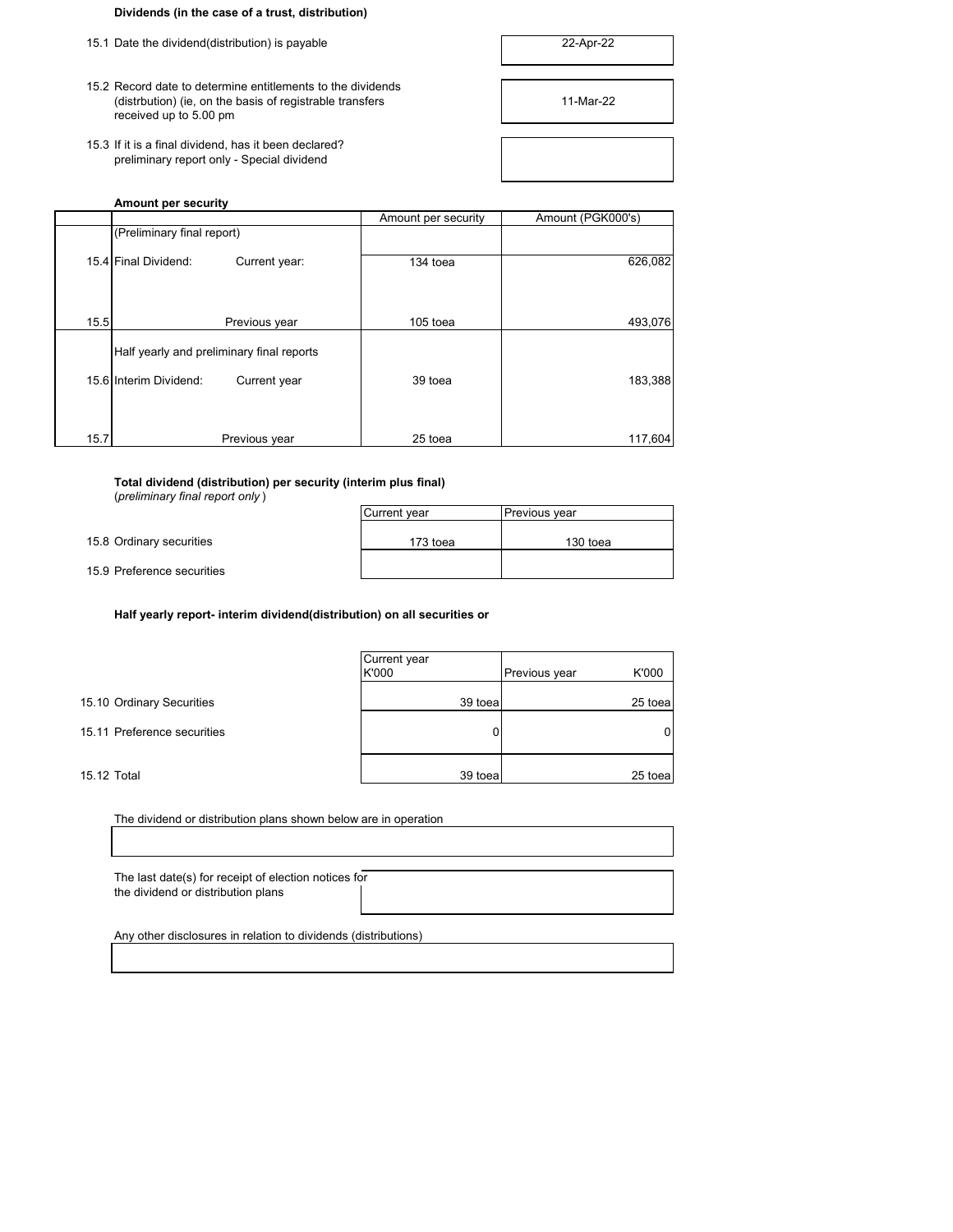#### **Details of aggregate share of profits (losses) of associates & joint ventures**

| Entity share of associates                         | <b>Current period</b><br>K'000 | Previous corresponding period<br>K'000 |
|----------------------------------------------------|--------------------------------|----------------------------------------|
|                                                    |                                |                                        |
| 16.1 Operating profit(loss) before income tax      | (2, 228)                       | (1, 434)                               |
| 16.2 Income tax expense                            | 0                              | 0                                      |
| 16.3 Operating profit(loss) after income tax       | (2, 228)                       | (1, 434)                               |
| 16.4 Extraordinary items net of tax                | 0                              |                                        |
| 16.5 Net profit(loss)                              | (2, 228)                       | (1, 434)                               |
| 16.6 Group fair value alignment                    | 25,667                         | (19, 529)                              |
| 16.7 Net profit(loss) attributable to shareholders | 23,439                         | (20, 963)                              |

**Material interest in entities which are not controlled entities**

The Bank of South Pacific Limited has no material interest(s) in any other entity.

| <b>Name of Entity</b>                      |                | Percentage of ownership inetrest held at end of period or | Contribution to operating profit(loss) and |                 |
|--------------------------------------------|----------------|-----------------------------------------------------------|--------------------------------------------|-----------------|
|                                            |                |                                                           |                                            | <b>Previous</b> |
|                                            |                |                                                           |                                            | corresponding   |
| Equity accounted associated enties<br>17.1 | Current period | Previous corresponding period                             | Current period K'000                       | period K'000    |
|                                            |                |                                                           |                                            |                 |
| Suva Central Limited                       | 50.0%          | 50.0%                                                     | 847                                        | 2,883           |
| <b>Richmond Limited</b>                    | 61.3%          | 61.3%                                                     | 18,319                                     | (26, 316)       |
| <b>BSP Finance Cambodia</b>                | 50.0%          | 50.0%                                                     | 6,239                                      | 3,794           |
| <b>BSP Finance Laos</b>                    | 50.0%          | 50.0%                                                     | (920)                                      | (581)           |
| <b>Platform Pacific</b>                    | 50.0%          | 50.0%                                                     | (1,046)                                    | (743)           |
| 17.2 Total                                 |                |                                                           | 23,439                                     | (20, 963)       |
|                                            |                |                                                           |                                            |                 |
| 17.3 Other material interest               | $\Omega$       | U                                                         |                                            |                 |
|                                            |                |                                                           |                                            |                 |
|                                            |                |                                                           |                                            |                 |
|                                            |                |                                                           |                                            |                 |
|                                            |                |                                                           |                                            |                 |
| 17.4 Total                                 | 0%             | 0%                                                        | 23,439                                     | (20, 963)       |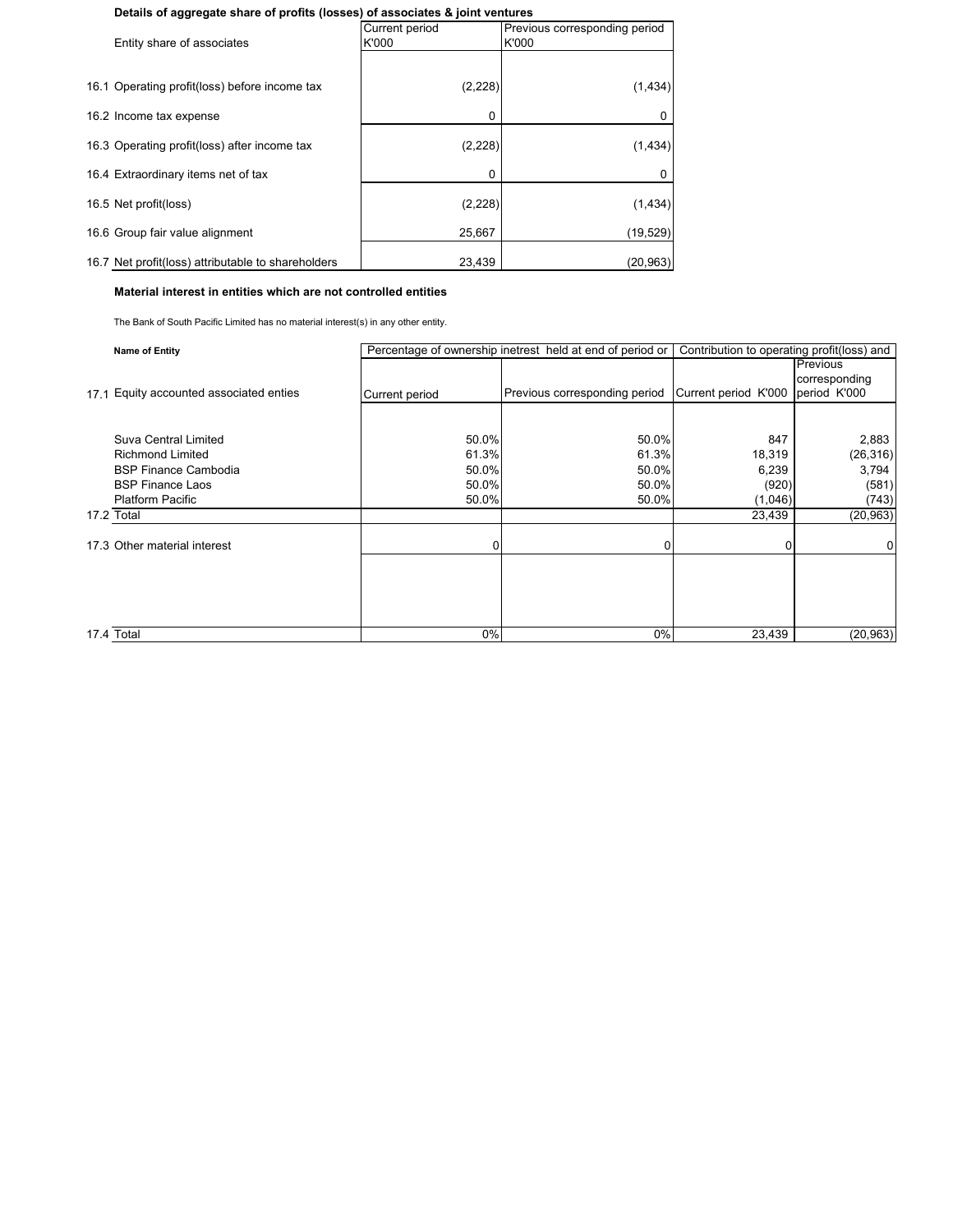#### **Issued and quoted securities at end of current period**

Description includes rate of interest and any redemption or conversion rights together with prices and dates.

| <b>Category of securities</b>                                | Number issued | Number quoted                              | Amount paid per<br>share(toea) |
|--------------------------------------------------------------|---------------|--------------------------------------------|--------------------------------|
|                                                              |               |                                            |                                |
| 18.1 Preference securities (description)                     |               |                                            |                                |
| 18.2 Issued during period                                    |               |                                            |                                |
| 18.3 Ordinary Securities                                     | 467,225,690   | 467,225,690                                |                                |
| 18.4 Issued during current period                            |               | ٠                                          |                                |
|                                                              |               | $\overline{\phantom{a}}$<br>$\blacksquare$ |                                |
| 18.5 Convertible debt securities (description and<br>factor) |               |                                            |                                |
| 18.6 Issued during current period                            |               |                                            |                                |
| 18.7 Options (description and conversion factor)             |               | Exercise price                             | Expiry date (if any            |
| Executive Management Share Option Plan                       |               |                                            |                                |
| Executive Management Share Option Plan                       |               |                                            |                                |
|                                                              |               |                                            |                                |
| 18.8 Issued during current period                            |               |                                            |                                |
| 18.9 Exercised during current period                         |               |                                            |                                |
| 18.10 Expired during current period                          |               |                                            |                                |
| 18.11 Debentures (total only)                                |               |                                            |                                |
| 18.12 Unsecured notes (totals only)                          |               |                                            |                                |

#### **Comments by directors**

Comments on the following matters are required by POMSoX or, in relation to the half yearly report, by IAS 34. Half year accounts and consolidated Accounts. The comments do not take the place of the directors report (as required by the companies Act 1997) and may be incorporated into the directors report. For both half yearly and preliminary final reports, if there are no comments in a section state Nil. If there is insufficient space to comment attach notes to this report.

#### **Basis of accounts preparation**

If this report is a half yearly report, it is a general purpose financial report prepared in accordance with the listing rules and IAS 34. Half-year accounts and consolidated accounts. It should be read in conjunction with the last annual report and any announcements to the market made by the entity during the period.(delete if preliminary statement)

Material factors affecting the revenues and expenses of the economic entity for the current period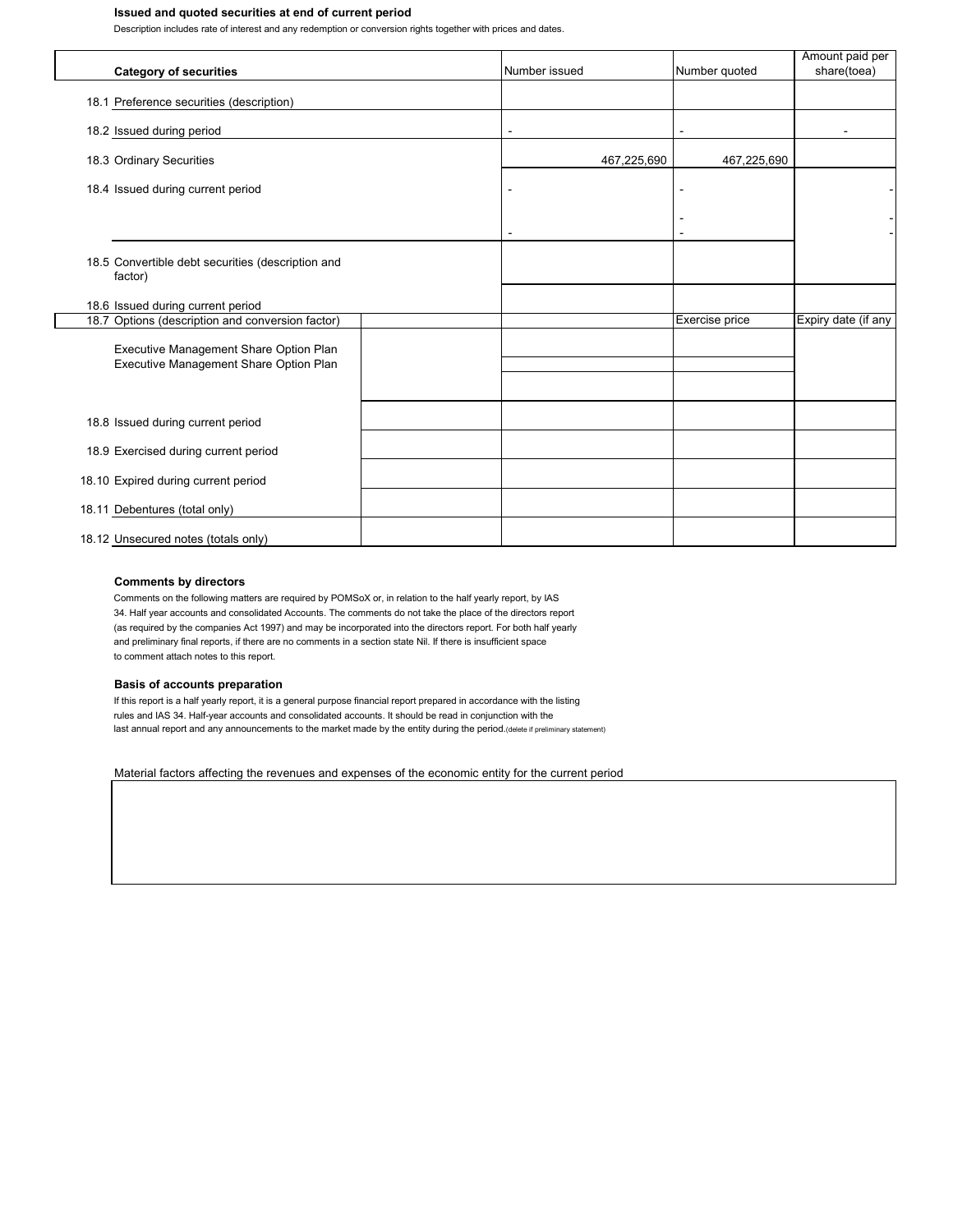A description of each event since the end of the current period which has had a material effect and is not related to matters already reported, with financial effect quantified (if possible)

On 25 November 2021, the Minister for Treasury announced the introduction of a 'Market Concentration Levy' as part of Papua New Guinea's 2022 national budget, effective 1 January 2022. The levy applies to any bank in PNG that has total assets that exceed 40% of total bank assets as published by the Bank of PNG. BSP is the only PNG commercial bank that has more than 40% of the total bank assets. As reported in PNG's 2022 budget the levy is a flat amount, the calculation of which is not linked to profit or balance sheet size and will result in BSP paying an additional K190 million in levies from 2022. The Income Tax (2022 budget) (Amendment) Bill which included this levy was certified by the Speaker of the National Parliament on 7 February 2022 and was the final legal requirement to enact the Bill.

The levy is non-deductible for tax purposes and will have a direct impact of reducing BSP's net profit after tax by K190 million from 2022 onwards. The full amount of the levy will be recognised in the Statement of Comprehensive Income at the time BSP's year to date net profit after tax exceeds K190 million. It is expected therefore that the full levy will be recognised in the first half of 2022, which will have a material impact on the 6 month results ending 30 June 2022.

Changes in accounting policies since the last annual report are disclosed as follows

(Disclose changes in the half yearly report in accordance with IAS 34. Half-year accounts and consolidated accounts. Disclose changes in the preliminary final report in accordance with IAS: Accounting Policies Disclosure)

There have been no changes in accounting policies since the last annual report

#### **Additional disclosure for trust**

- 19.1 Number of units held by the management Nil company or a related party of it
	-
- 19.2 A statement of the fees and commisions Nil payable to the management company

initial service charges Management fees other fees

#### **Annual meeting**

(preliminary final report only)

The annual meeting will be held as follows: Place **Provides a Port Moresby** Port Moresby

Time 10.00am

Approximate date the annual report will **Example 20 and Separate 20 May 2022** be available



| The annual meeting will be neld as follows. |              |
|---------------------------------------------|--------------|
| Place                                       | Port Moresby |
|                                             |              |
|                                             |              |
| Date                                        | 20 May 2022  |
|                                             |              |
|                                             |              |
| $\mathbf{r}$                                | $\sqrt{2}$   |